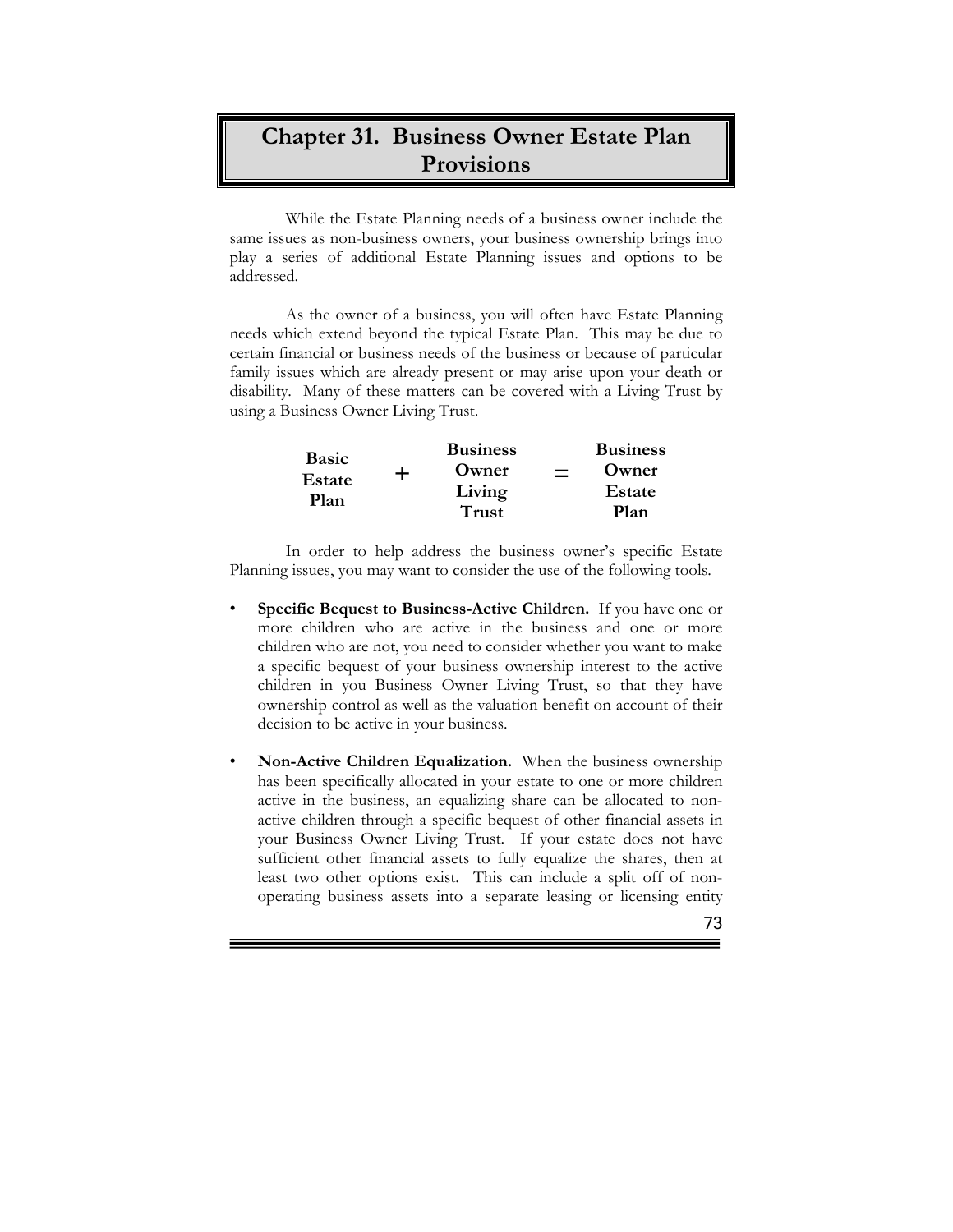which can be allocated to the non-active children. This would still leave the business operating assets intact in the business entity to be owned by the active children. As an alternative, life insurance can be obtained which would help fund the equalization to the non-active children.

Ē

- **Family Business Representative.** Typically an Estate Plan will appoint a personal representative (executor) and a successor trustee to handle financial and business decisions for your estate. In those situations where that representative or trustee is not well-equipped to make business decisions impacting your ongoing business, a family business representative can be appointed in your Estate Plan to make business decisions relating to management of the business. You have at least two ways this can be done. First, this representative can be given authority in your Business Owner Living Trust to override your regular trustee's authority. Second, the representative can be viewed as essentially an advisor, whose decisions are subject to the overriding decision-making authority of your regular successor trustee.
- **Business Sale Instructions.** As part of your Fourth Quarter Game Plan, if you have not completed your exit from your business at the time of your death or disability, but believe that the best alternative for the family is that the business be sold, then your Fourth Quarter Game Plan and/or Business Owner Living Trust can contain sufficient details to provide instructions on how and to whom your business can best be sold or transferred should you die or become disabled before you complete your exit.
- **Successor CEO.** Your Fourth Quarter Game Plan and/or Business Owner Living Trust can also designate your recommended successor CEO for the business. This is particularly important if at least two children may each claim that you intended to appoint them to run the company.
- **Contingency Plan Notifications.** Your Fourth Quarter Game Plan and/or Business Owner Living Trust can also contain contingency plan notifications to your family and to your Board of Directors which detail the immediate steps to be taken upon your death or disability.
- "Sweat" Equity Allocation. You may decide that your estate is not to be divided exactly equally between your children due to a

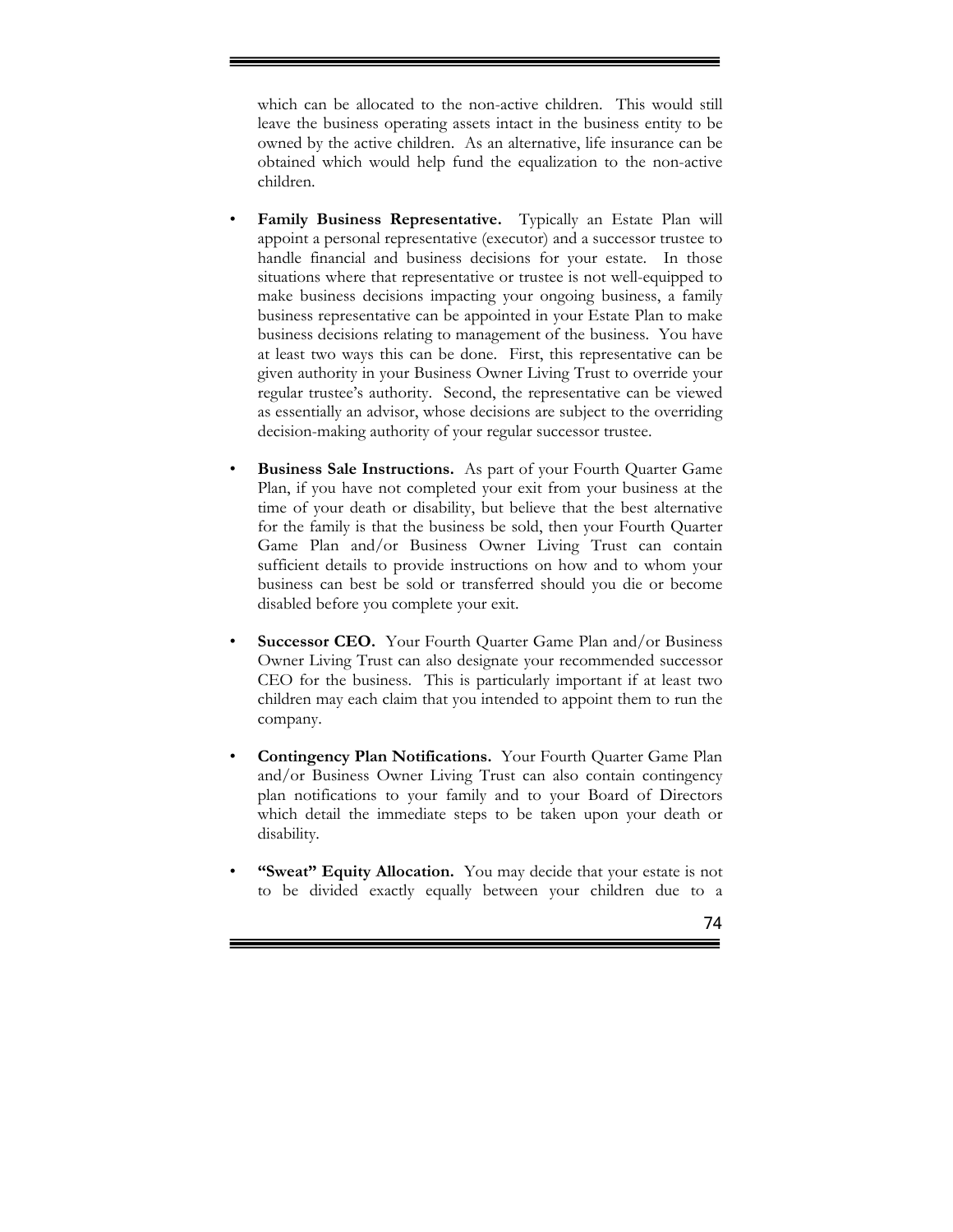difference between the role which your children have played in the success or operation of your business. Your Business Owner Living Trust can include an allocation with regard to your business assets which recognizes the "sweat equity" contribution of those children who have been active in the business but who have been undercompensated based on their contribution to the success of the business.

- **Dispute Resolution.** If you have more than one child, it is possible your estate will encounter a dispute once you are no longer present. Your Business Owner Living Trust can include a dispute resolution provision which prevents a dissatisfied child from disrupting business operations. A dispute resolution provision can range from the appointment of a mediator to help resolve disputes, to instead including a provision which disinherits a child who challenges your Estate Plan.
- Financial Resource Reserve. If your business needs your ongoing financial support in order to thrive, then your Business Owner Living Trust can designate that a reserve portion of your estate be held as a financial resource to help support the business and/or its credit needs.
- **Family Council.** Your Business Owner Living Trust can designate a Family Council to be established to enable your spouse and adult children to be apprised of ongoing business operations and to discuss resolution of business matters impacting the family. Depending on the make up of your family and your use of a board of directors, in lieu of a Family Council, you can consider having your children serve on your Board of Directors as either voting or non-voting board members, as an additional way to keep the family members apprised of the ongoing challenges associated with the business.
- **Business Key Person Life Insurance.** This enables the business to receive cash proceeds to help overcome the loss of key personnel.
- **Business Buy-Out Life Insurance.** This enables the company to receive cash proceeds to help fund the buy-out upon the death of an owner and is addressed as part of a Buy-Sell Agreement.